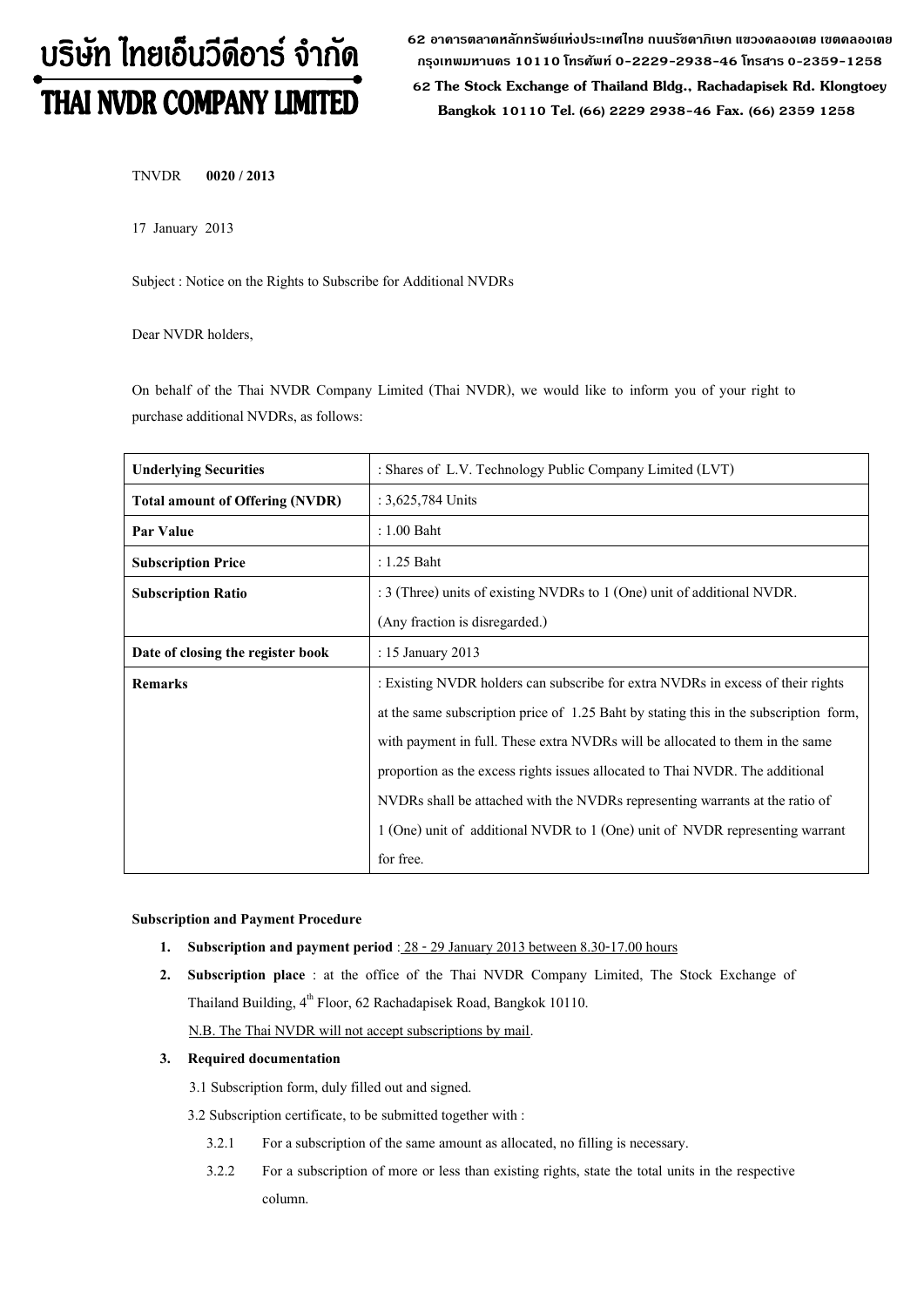#### **4. Payment**

**4.1 Subscription for full entitlement or less than the entitlement**, please make payment by one check or one cashier check which is collectable through clearing house in Bangkok. The check or cashier check shall be dated between 28 to 29 January 2013. Indicate the subscription date and make it payable to *"L.V. Technology Plc. (for share Subscription)".*

**4.2 Subscription for excess the entitlement**, payment must be made by additional one check or one cashier check which is collectable through clearing house in Bangkok. The check or cashier check shall be dated between 28 to 29 January 2013. Indicate the subscription date and make it payable to *"L.V. Technology Plc. (for share Subscriptionin Excess of Rights)".*

**5.** If NVDR holders fail to exercise their rights or make a payment within the allotted time schedule, or the check or cashier check is not honored, it shall be deemed that such NVDR holders do not wish to exercise their subscription

rights. Thai NVDR shall thus regard the subscription as being void.

**6.** Refund for unallotted NVDRs.

If the excess rights NVDRs were not allotted in full because the number of NVDRs subscribed for were more than the number or remaining units of NVDRs, the Thai NVDR will make a refund (without interest) to the NVDR holders by check for the unallotted NVDRs and send it by registered mail to the address that appears on the Share Register Book on the date of closing the book, within 7 business days after the Thai NVDR has received the refund from the underlying company.

Should you need any further information, please do not hesitate to contact Thai NVDR Company Limited at 02-229-2800 Ext. 2938-46.

Sincerely yours, Thai NVDR Company Limited

Pichay Chamdraign

(Pichaya Chomchaiya) Head Depository Department The Stock Exchange of Thailand

Enclosure : 1. Subscription Form for NVDR Right Issues 2. Subscription Certificate